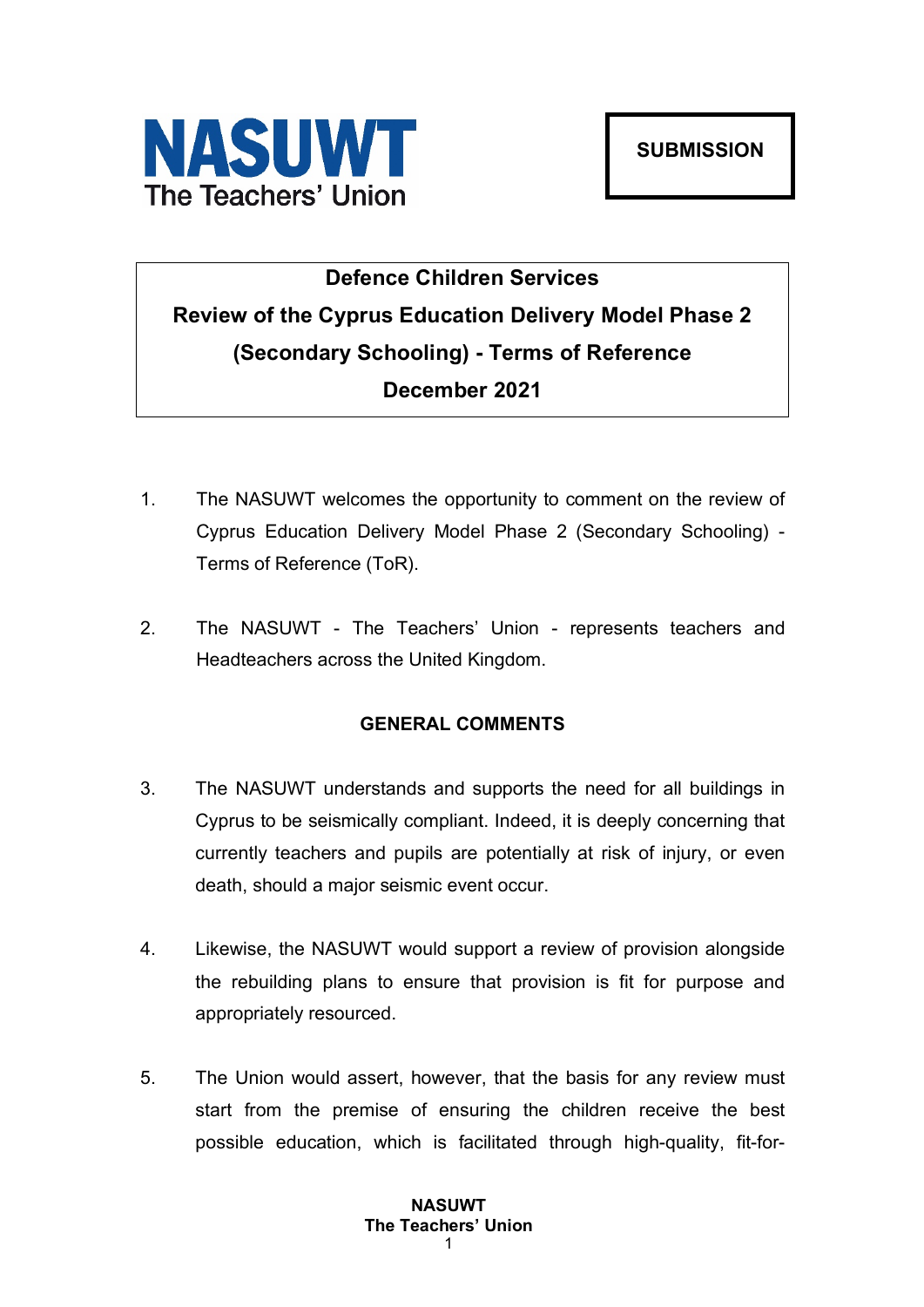purpose buildings, well-resourced schools, and high-quality, well-paid teaching staff.

- 6. Although costs are obviously a factor in any rebuilding project, it is of critical importance that sufficient funds are provided to ensure highquality, fit-for-purpose buildings and provision, and savings must not override this key aspect.
- 7. The ToR should also take into account the strategic importance of the Sovereign Base Areas, given the continuing instability in the region. Major and prolonged deployments to the bases could occur at any time and the school estate must be able to cope, should there be a sudden influx of additional children.
- 8. The NASUWT would also assert that whilst the rebuilding programme is underway, the existing schools must continue to be resourced appropriately, with maintenance necessary to ensure the health, safety and wellbeing of staff and pupils continuing.

# **SPECIFIC COMMENTS**

# Education

- 9. It is concerning that that the ToR appear to seek an adequate level of educational provision, rather than an excellent level. This is also suggested when the ToR refer to resourcing to provide a 'good' quality education. The NASUWT would urge Defence Children Services (DCS) to raise their ambition and seek a system which is truly world-class, not merely adequate.
- 10. The NASUWT is concerned that this lack of ambition suggests that cutting costs will be a primary driver of the review.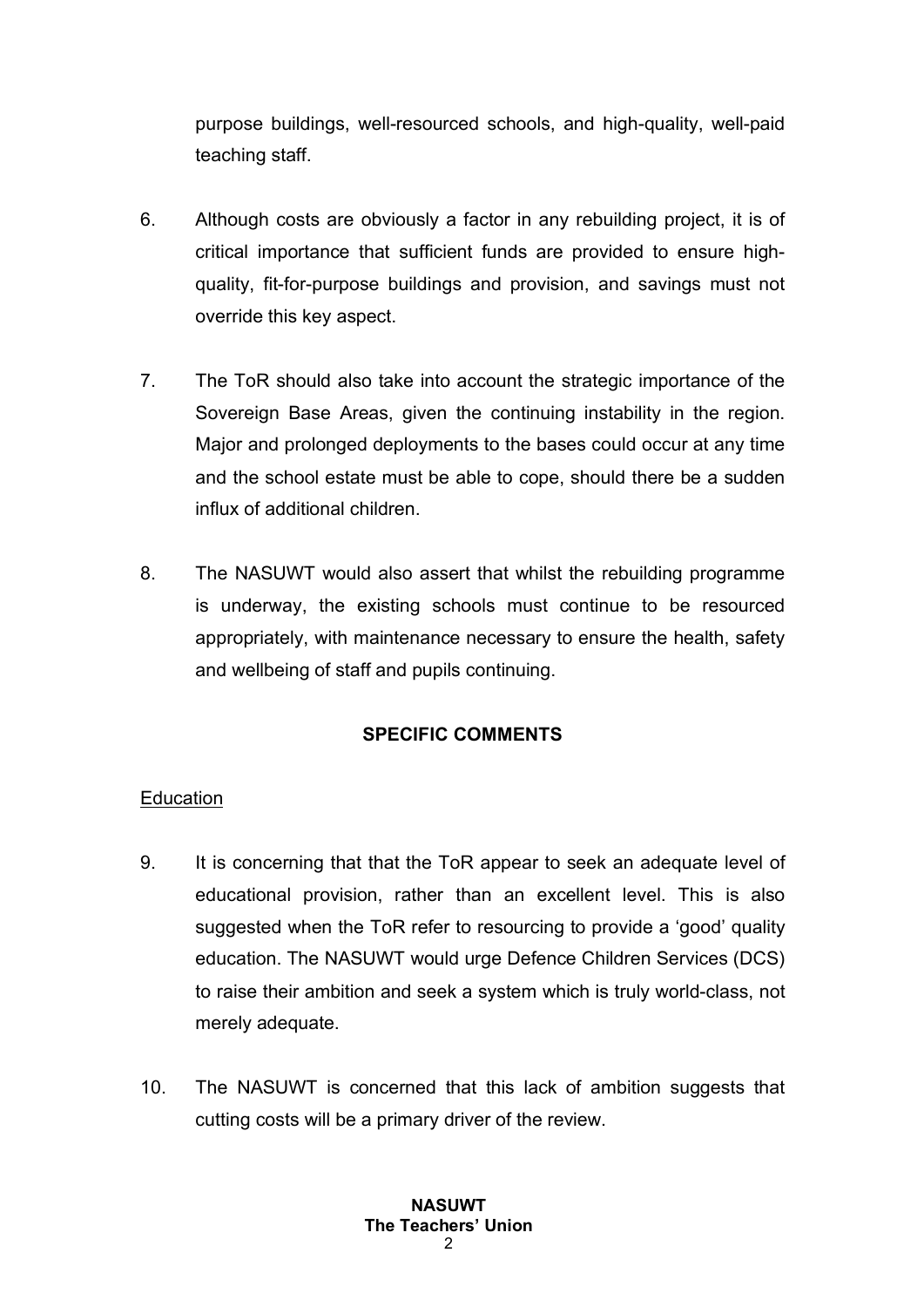- 11. The ToR should reflect that providing sufficient resources is key to obtaining world-class provision, and therefore should accept that levels will not be reduced below current levels.
- 12. Indeed, the NASUWT has concerns that current levels are already insufficient, such as numbers of specialist staff leading to too many lessons being delivered by non-specialists.
- 13. The NASUWT would broadly support any major changes occurring within academic years. However, the Union also agrees that this should be done on a risk-based approach. Put simply, it would make little sense for a new seismically-compliant building to stand empty whilst teachers and pupils continue to use a sub-standard building.

#### Infrastructure

- 14. Whilst the Department for Education's (DfE) building bulletins can be useful in the design of new school buildings, the NASUWT would assert that there are sadly many examples of new school builds in England that are not fit for purpose despite meeting the relevant building bulletins. DCS should therefore not slavishly follow the DfE's guidance but instead look to enhance the DfE's minimum standards wherever possible.
- 15. DCS should also consider other guidance and regulations, such as The School Premises (General Requirements and Standards) (Scotland) Regulations 1967 and the Northern Ireland School Building Handbook, particularly where these go beyond the DfE's requirements.

### Options for Evaluation

16. As stated above, whilst the NASUWT broadly supports the concept of a review, the Union would also assert that it must not be done on the

#### **NASUWT The Teachers' Union**  $\mathbf{z}$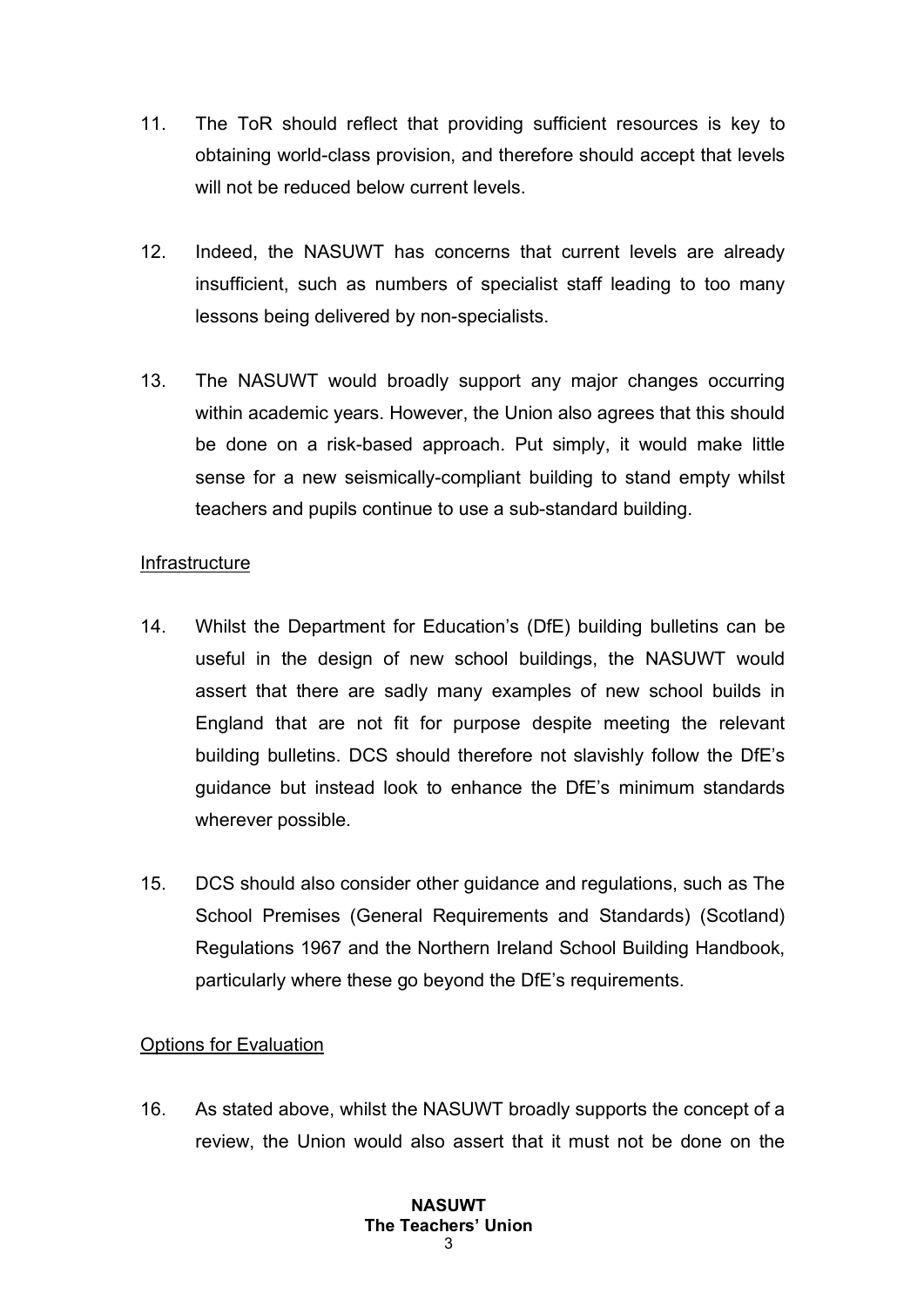basis of saving money. **DCS must also recognise the value, not just the cost, of its educational provision.**

- 17. From the outset, the NASUWT is sceptical that any model, other than retaining the two extant secondary schools, will result in enhanced educational provision.
- 18. Reducing to a single secondary school with boarding facilities would need to be carefully considered in terms of the extra demands on staff through additional supervision requirements, and the impact on young children being separated from the parents on a weekly basis.
- 19. Variant one, which removes Key Stage 5 provision from the DCS schools, is likely to result in significant impacts on staff and therefore pupils, particularly as many secondary staff enjoy teaching to A-level standard. This could impact on DCS's ability to recruit and retain sufficient staff.
- 20. The NASUWT would also be deeply concerned about the impacts on young people if they are forced to board in England, or the impact on their families should one parent be required to stay in the UK. It cannot be right or proper to forcibly separate families in order to provide an education to children.
- 21. Variant two, which effectively converts the two secondary schools into high schools, would have a significant impact on primary schools. Where high schools exist in England, they do so alongside middle schools, which do not currently exist in Cyprus. It is therefore difficult to see how this option could be enacted without major upheaval and the required creation of middle schools.
- 22. Variant three would result in extremely small schools, containing only Years 9, 10 and 11. This not only has all the significant drawbacks of variants one and two, but would also result in the schools being very

# **NASUWT The Teachers' Union**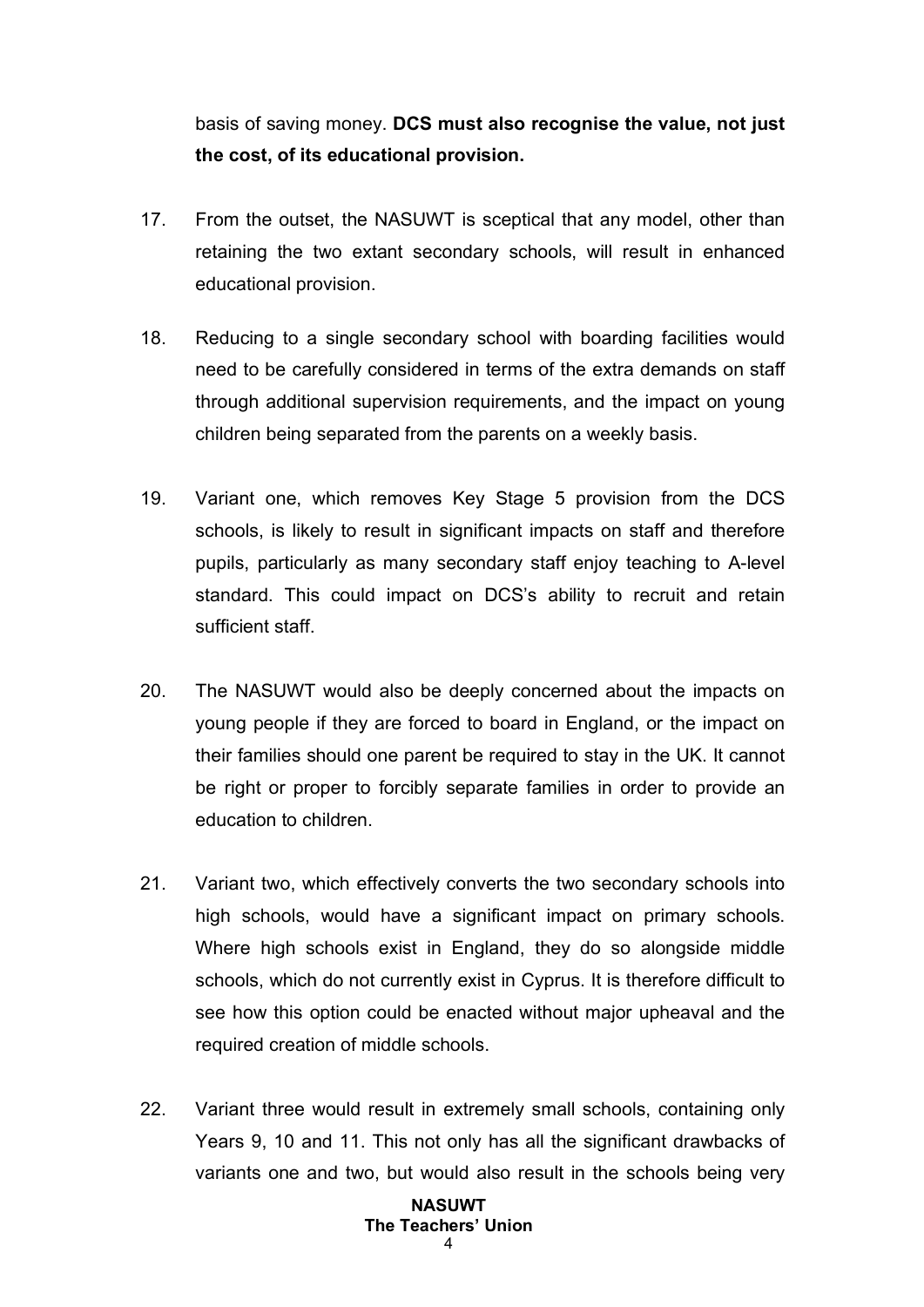small. It is difficult to see how this would enhance education provision in any way, shape or form.

- 23. The NASUWT could not support complete or partial removal of secondary provision. This would be a significant retrograde step that would leave DCS unable to provide comprehensive secondary education, making it reliant on other providers over which it has no control, or UK boarding, which could have significant detrimental impact on young people and their families.
- 24. Likewise, the NASUWT could not support an outsourced model of education. Outsourcing invariably leads to reductions in the terms and conditions of the staff involved, and funds being diverted away from frontline activities into either profits for the provider, and/or into large salaries for senior managers.
- 25. When considering these options, DCS must be cognisant of the military covenant and how it applies to Education.
- *26.* The covenant states *'Children of members of the Armed Forces should have the same standard of, and access to, education (including early years services) as any other UK citizen in the area in which they live. The Services should aim to facilitate this in the way they manage personnel, but there should also be special arrangements to support access to schools if a place is required part way through an academic year as a consequence of a posting. For personnel posted overseas, the MOD provides early years and educational facilities where the numbers support it, although the range of provision and choice may not be as great as in the UK.'*
- 27. It is clear that the full or partial removal of secondary provision on Cyprus would renege on the Covenant, as well as making the posting less attractive and risk separating families unnecessarily as many will opt to come to Cyprus unaccompanied